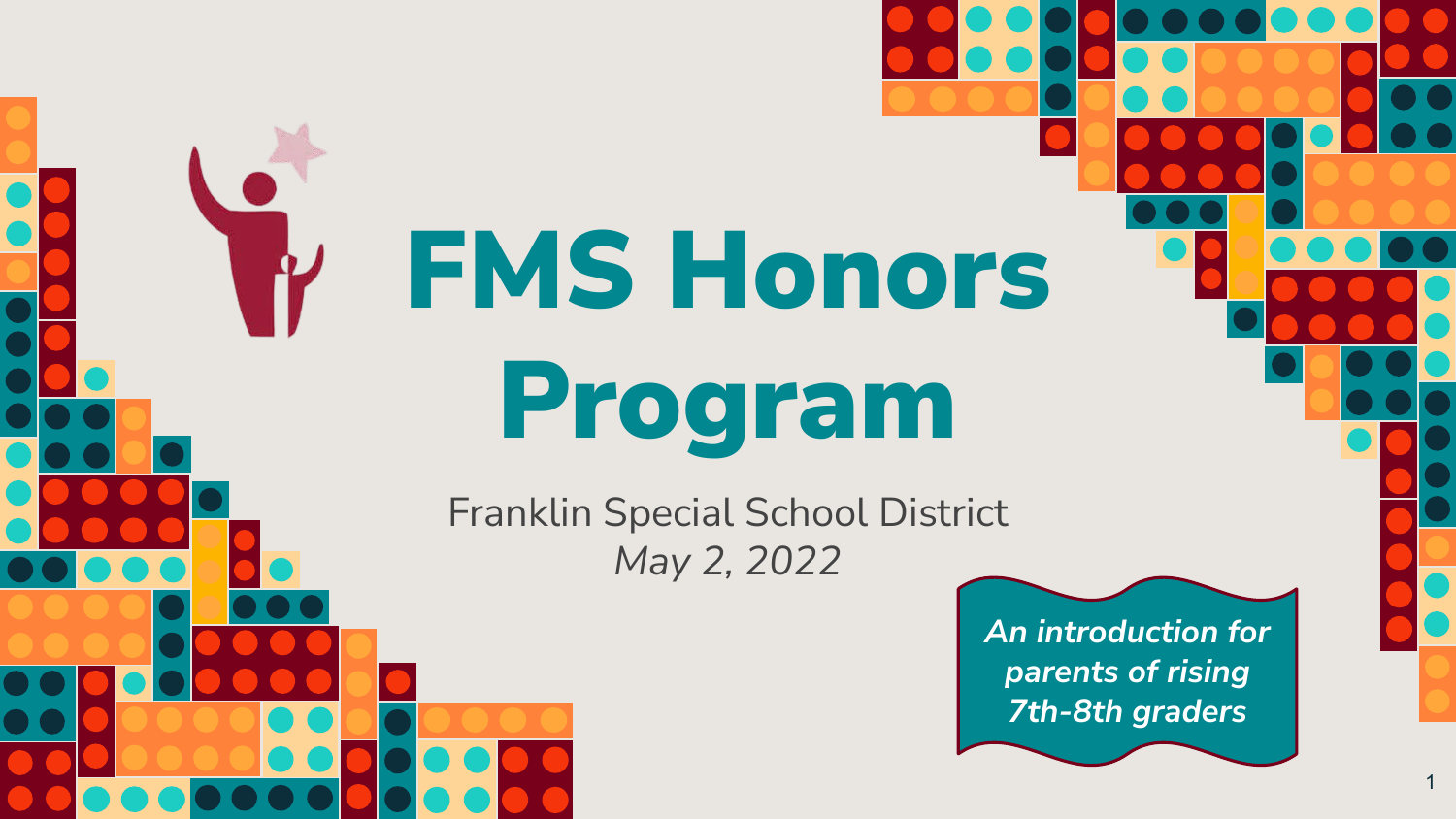### Administrative Honors **Committee**

**FREEDOM INTERMEDIATE SCHOOL FREEDOM MIDDLE SCHOOL**

**Dr. Joel Hoag (Principal) Mrs. Tracie Gallon (AP)**



**Dr. Charles Farmer (Principal) Dr. Amanda Muniz (AP)**



#### **POPLAR GROVE MIDDLE SCHOOL FRANKLIN SPECIAL SCHOOL DISTRICT**

**Dr. Chris Treadway (Principal) Dr. JP Orman (AP)** **Dr. Pax Wiemers (chair) Dr. Mary Decker Dr. Cheryl Robey Mrs. Summer Carlton**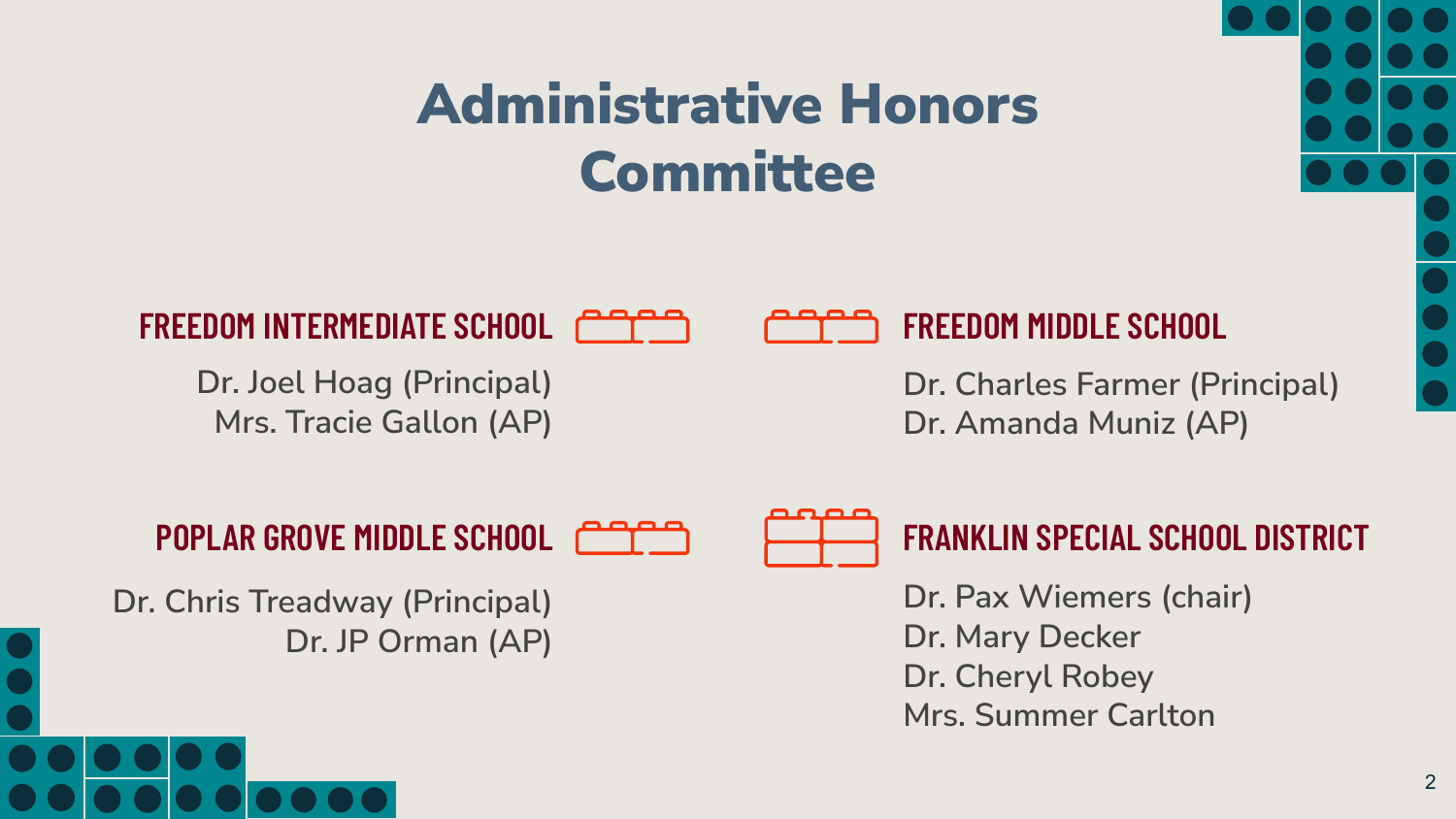## Honors Program Grades and Subjects

**Grades:** 7-8 at FMS

**Subjects:** English Language Arts (ELA), Math, Science

**High School Credit Courses in Grades 7-8:** Algebra I, Geometry, French, Spanish, Computer Science Foundations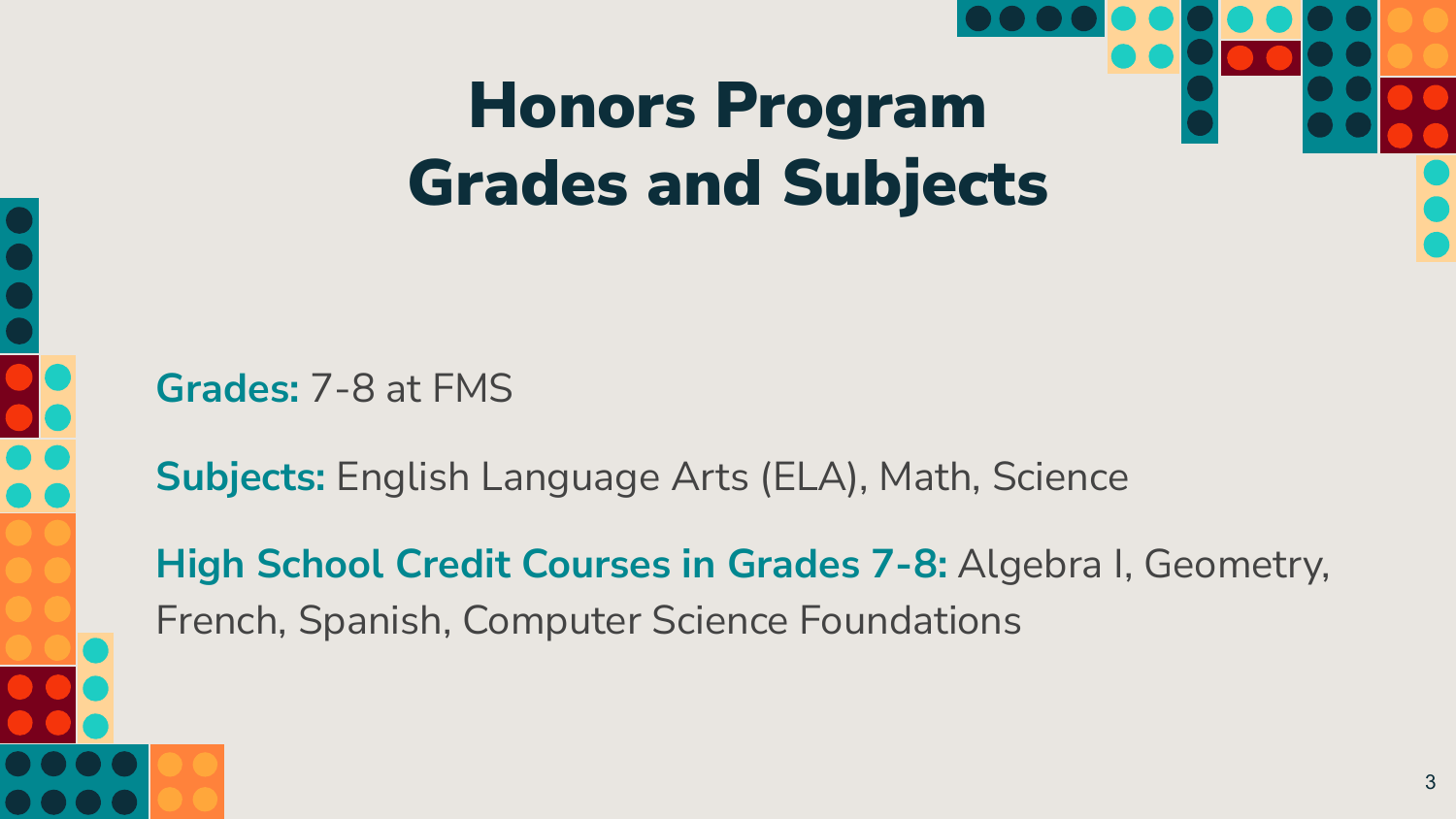

## **High School Credit Courses**

#### **● Algebra I:**

- No Reconsiderations accepted in 7th grade (can in 8th).
- Algebra I in 7th is a prerequisite for Geometry in 8th.
- Honors Math 7th is a prerequisite for Algebra I in 8th or a passing score on the IAAT.
- Still must take 4 years of high school math courses!!!
- **● World Language (2-year commitment):**
	- Spanish I-A or French I-A (must take in 7th grade)
	- Spanish I-B or French I-B (must take in 8th grade)

#### **● Computer Science:**

 $\Omega$  one-year course (8th grade Related Arts at FIMS)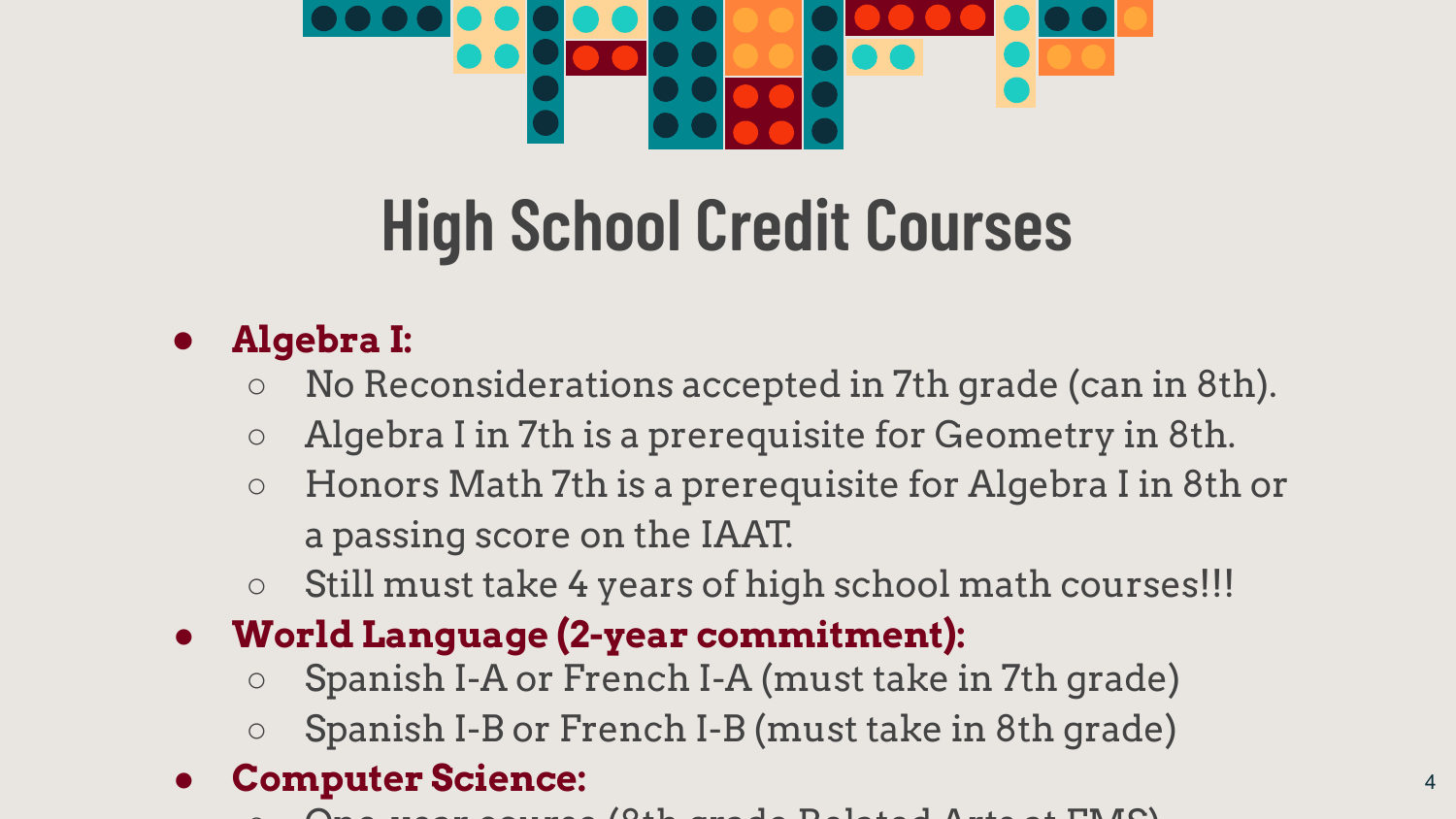## WCS High School Math Sequence

#### **Recommended Mathematics Sequence**

| 8 <sup>th</sup>                  | 9 <sup>th</sup>                 | 10 <sup>th</sup>                                                                 | 11 <sup>th</sup>                                                                                                                               | 12 <sup>th</sup>                                                                                                                               |
|----------------------------------|---------------------------------|----------------------------------------------------------------------------------|------------------------------------------------------------------------------------------------------------------------------------------------|------------------------------------------------------------------------------------------------------------------------------------------------|
| 8 <sup>th</sup> Grade Math       | Algebra I Honors<br>Algebra I   | Geometry Honors<br>Geometry                                                      | Algebra II Honors<br>Algebra II                                                                                                                | Pre-Calculus Honors<br>Pre-Calculus<br><b>AP Statistics</b><br><b>Statistics</b><br>Applied Math<br><b>Bridge Math</b>                         |
| Algebra I Honors                 | Geometry Honors<br>Geometry     | Algebra II Honors<br>Algebra II                                                  | Pre-Calculus Honors<br>Pre-Calculus<br><b>AP Statistics</b><br>Statistics                                                                      | AP Calculus BC<br>AP Calculus AB<br><b>Calculus Honors</b><br>Pre-Calculus Honors<br>Pre-Calculus<br><b>AP Statistics</b><br><b>Statistics</b> |
| Geometry Honors<br>7th Algebra I | Algebra II Honors<br>Algebra II | Pre-Calculus Honors<br>Pre-Calculus<br><b>AP Statistics</b><br><b>Statistics</b> | AP Calculus BC<br>AP Calculus AB<br><b>Calculus Honors</b><br>Pre-Calculus Honors<br>Pre-Calculus<br><b>AP Statistics</b><br><b>Statistics</b> | AP Calculus BC<br>AP Calculus AB<br><b>Calculus Honors</b><br><b>AP Statistics</b><br><b>Statistics</b>                                        |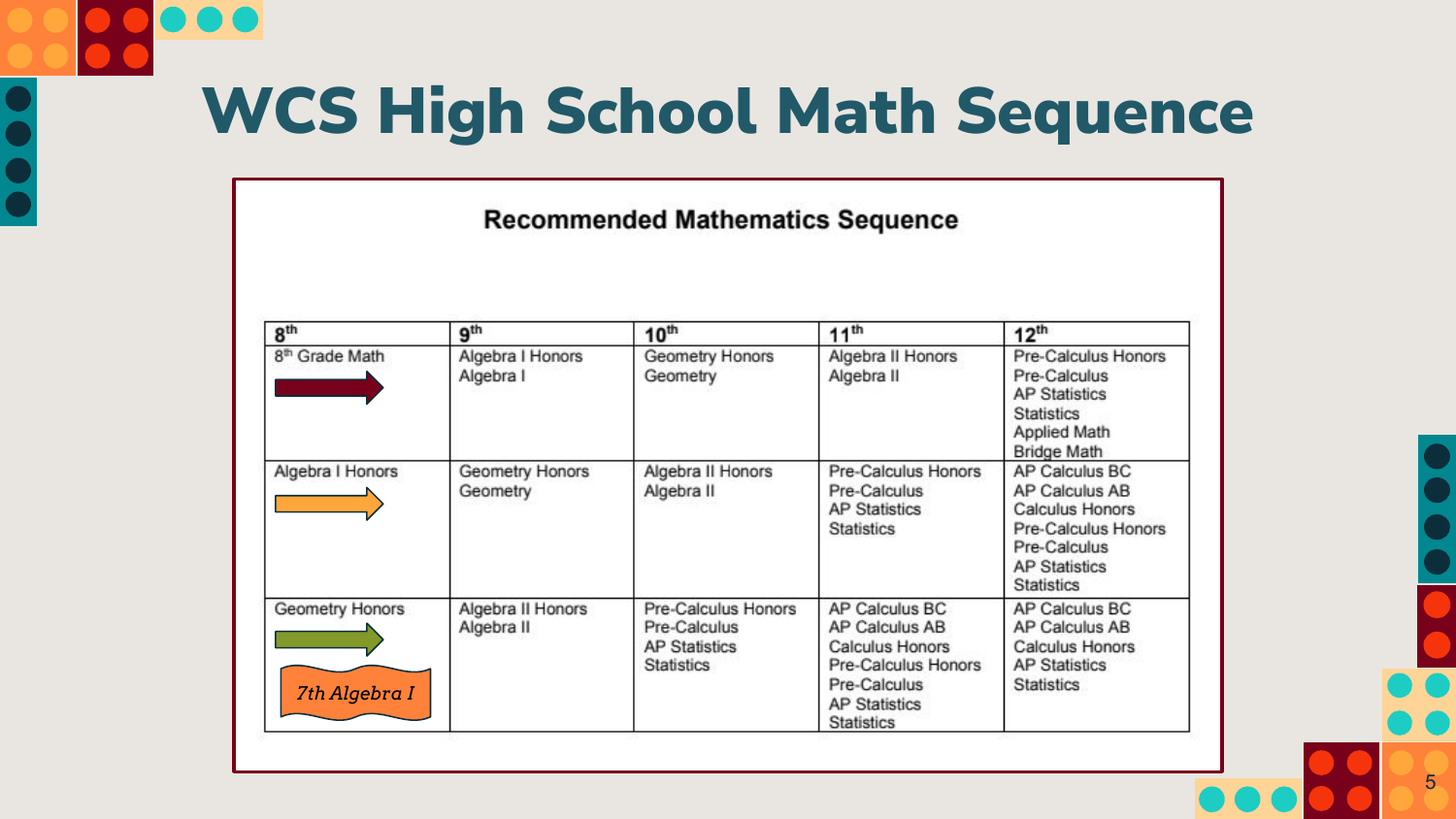## Expectations for Honors Participation



**2**

#### FORMS

Parents must complete a Parent Commitment Form that explains the course expectations.

### **PARTICIPATION**

It's important that students actively participate in class, complete assignments, & maintain their grades.





Students must maintain a passing grade (70 & above) at the end of each quarter.



#### **DISMISSAL**

Students who do not maintain a passing grade at the end of a quarter will be removed from the Honors course and rescheduled in another course.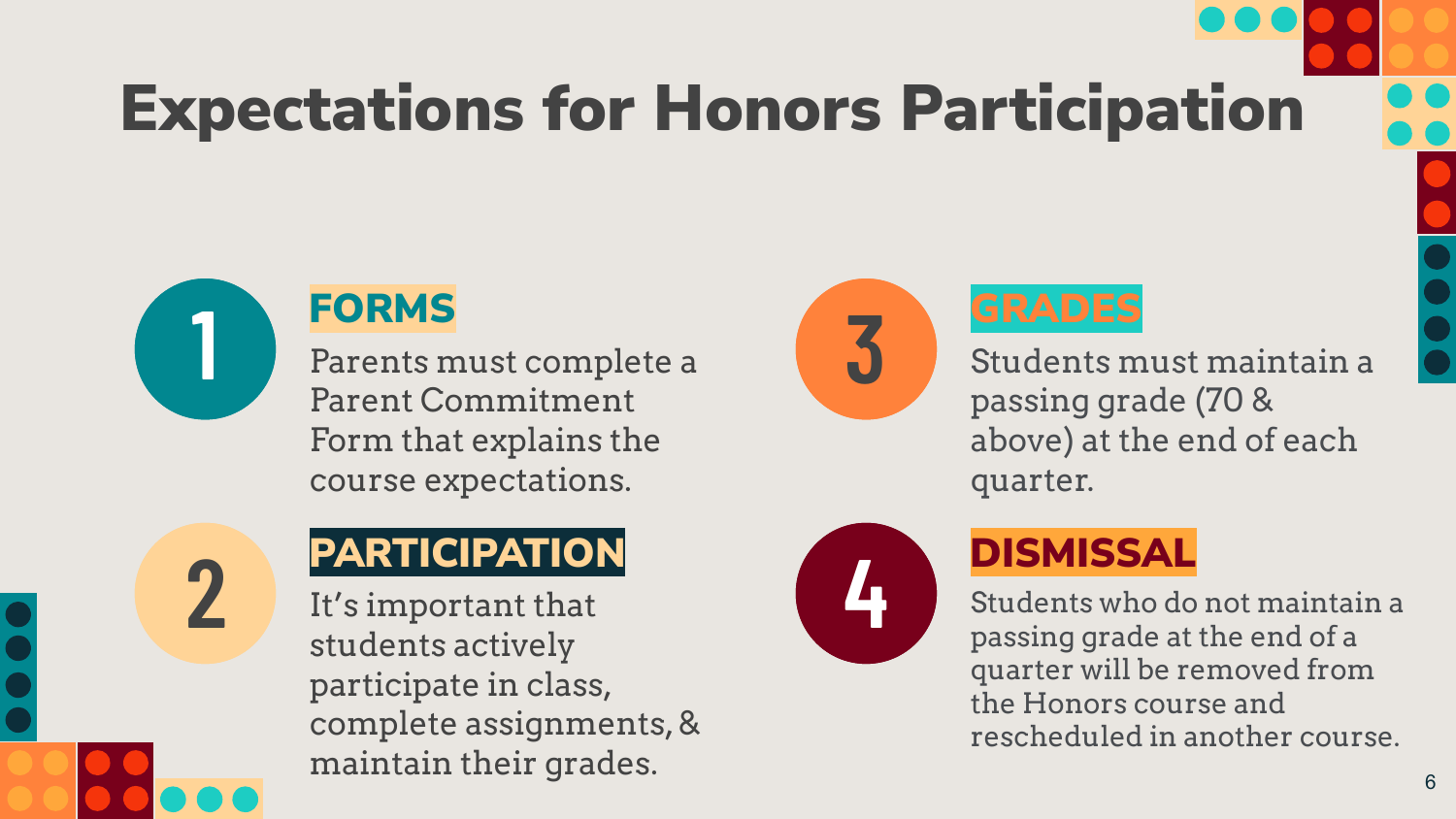## Students Currently in Honors classes

\*If you have a current 6th or 7th grade student in Honors classes and they maintain their grades for the rest of this school year, they will automatically roll over and be placed in the same Honors classes next year. Any program changes will not affect their status, and they will not need to re-qualify; however, there are entrance tests for taking World Language and Algebra I in 7th grade though.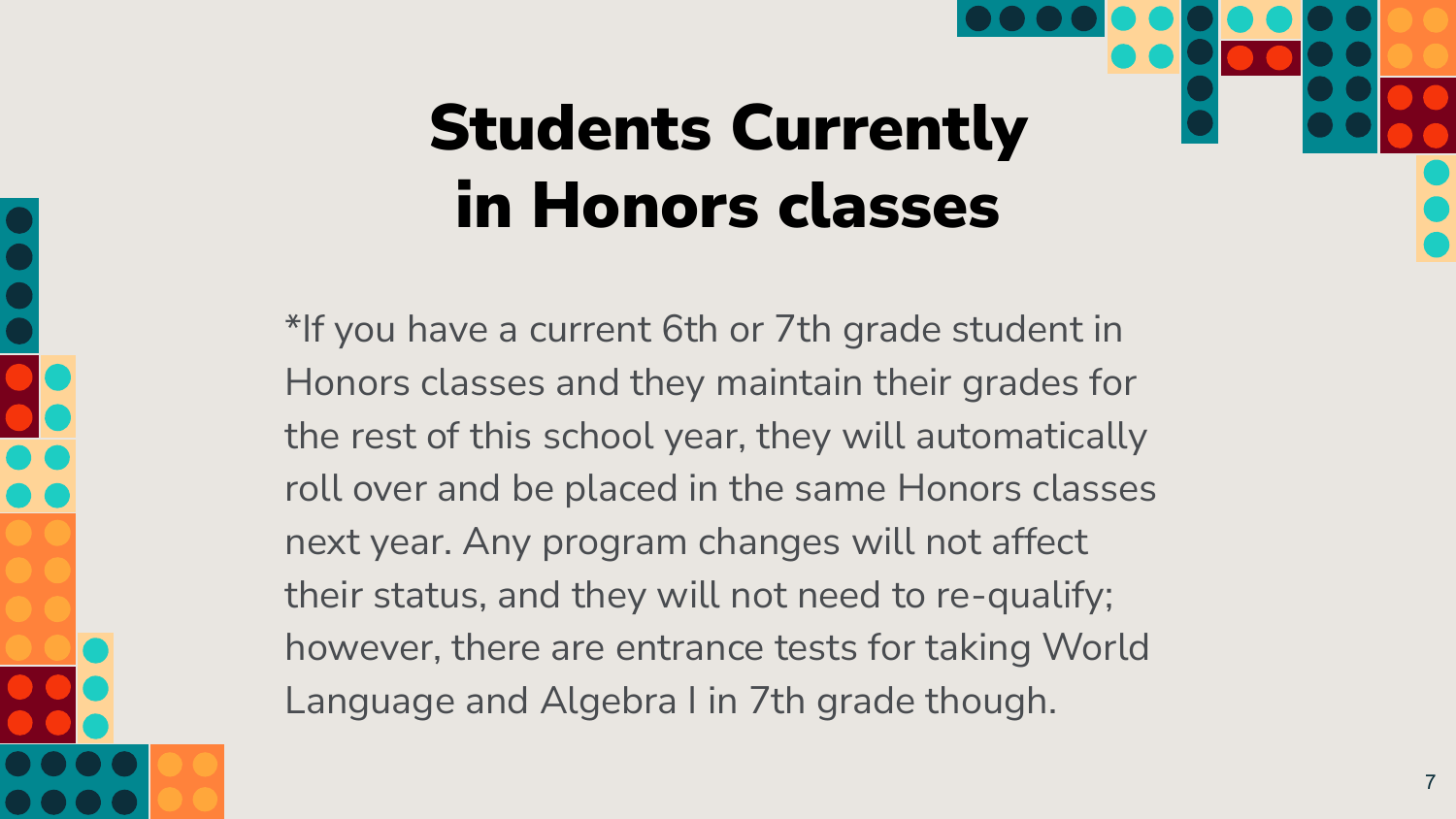### Qualifying Scores for the Honors Program for 2022-23



### ELA/MATH SCIENCE

Spring  $2021$  TCAP = 90th percentile & up on ELA and Math subparts *OR* STAR Reading/iReady Math = 85th percentile & up (Winter 2021-22 benchmark scores)

Spring  $2021$  TCAP = 90th percentile & up on Science subpart *OR*  $STAR$  Reading\* = 85th percentile & up (Winter 2021-22 benchmark scores)

*\*There is no benchmark test for Science.*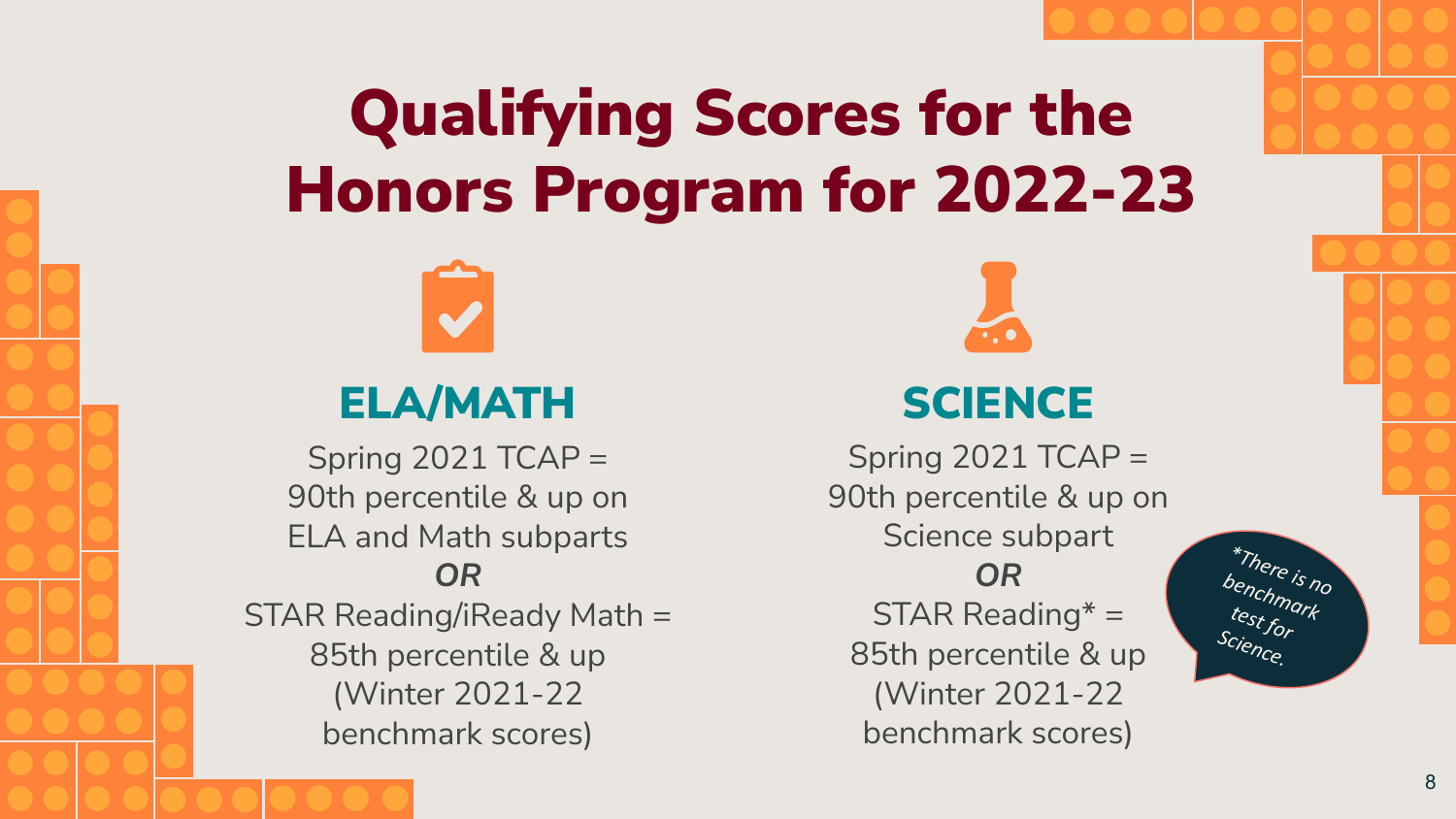

## Tests for High School Credit Courses





\*These tests were administered at schools in February. Letters were sent home and parents may opt out if they chose to do so. 6th grade Honors ELA students did not take the MLAT-E, because they automatically qualify for World Language. **Please note that cut scores for these tests are determined annually based on the tested cohort.**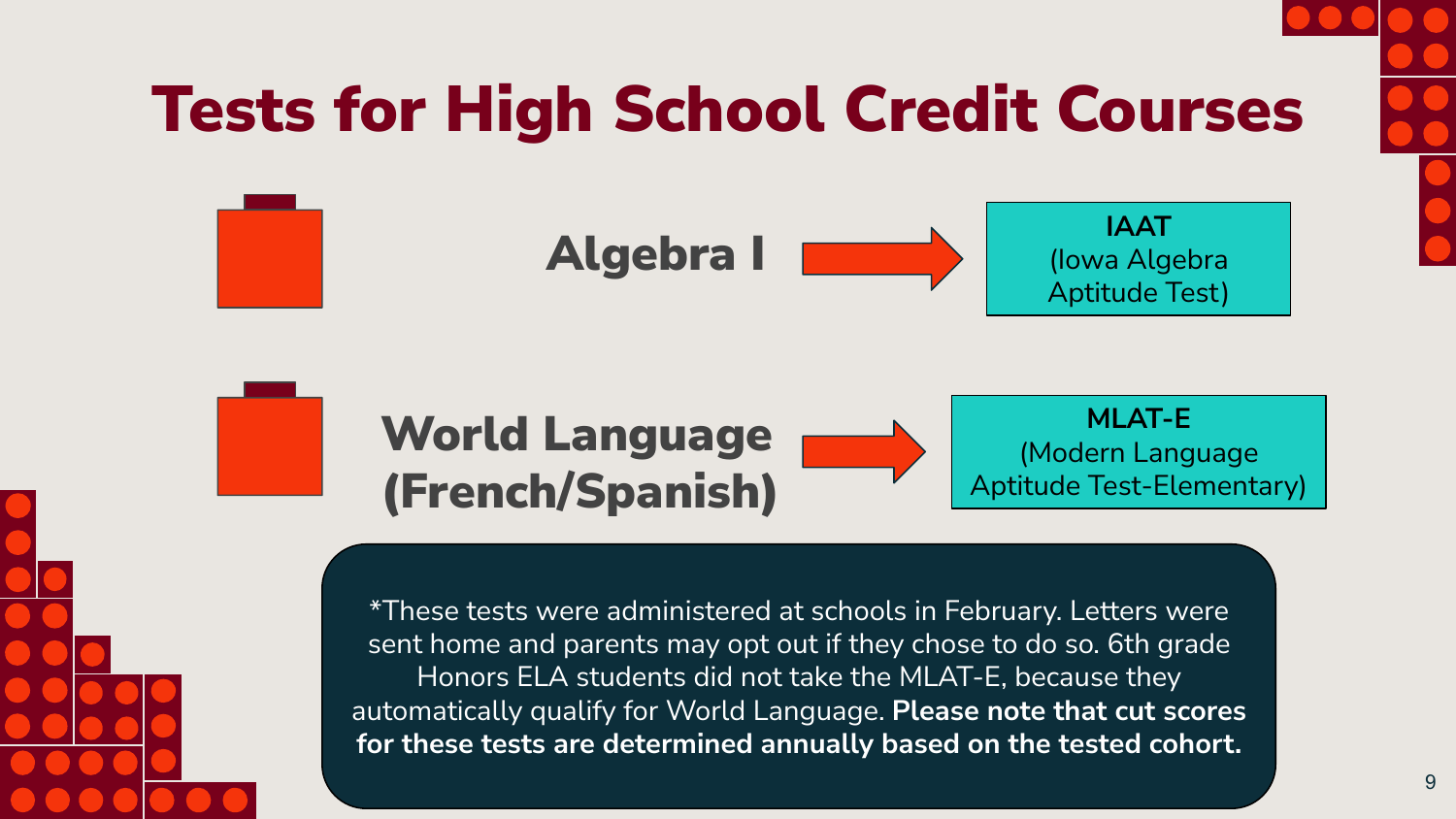## Timeline for the Honors Program

 $\infty$ 

Parents were notified by mail in late March-early April about qualifying scores for Honors classes & for high school credit courses.

Parents who wish to complete a Honors Program Reconsideration Form must do so by **May 31, 2022**. These should be sent to a child's upcoming school. (This form was included in the recent mailout.)

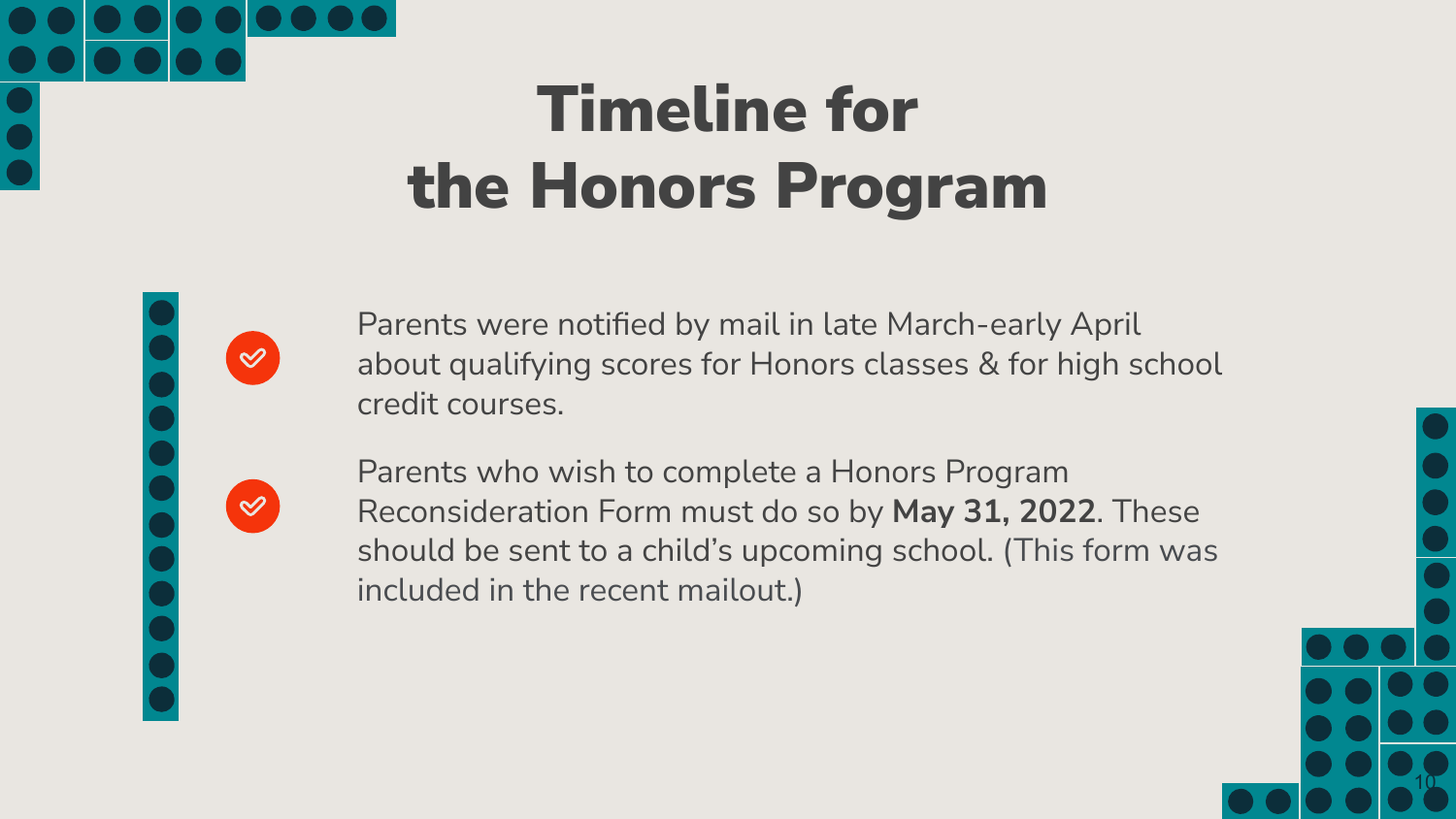# Additional Considerations for Honors Placement

- Previously students qualified for Science from their score on the EXPLORE Science test. That test is no longer being used.
- If a student does not make the qualifying cut score, it is the responsibility of the parent to request reconsideration by completing & turning in the Reconsideration Request Form by May 31, 2022.
- The previous process of parents completing an Override Form has been discontinued. The only additional item that parents need to complete is the Honors Program Reconsideration Form. (Those steps have been merged.)
- Reconsiderations are not permitted for 7th grade Algebra I.
- If a student qualifies for Honors classes but the parent does NOT want their child to be enrolled in any of those classes, they may complete and turn in the **Honors Program Opt Out Form**.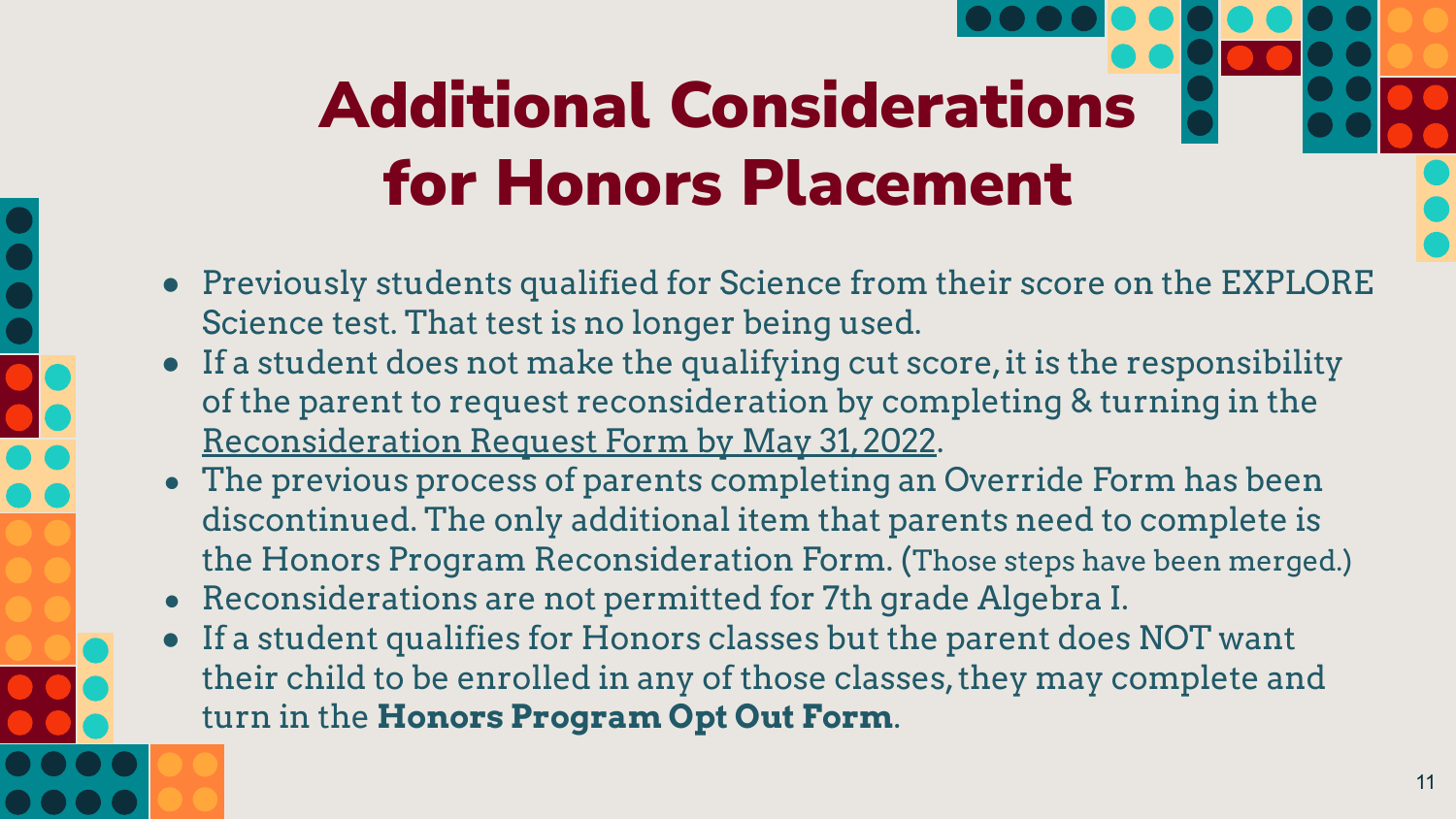## Final Considerations for Honors Placement

- For high school credit classes (Algebra I, Geometry, French, Spanish, Computer Science Foundations), the grading scale is aligned with WCS. Per state policy, withdrawal decisions for these classes must be made by the end of the 1st quarter. *(World Language classes will impact students' schedules for Related Arts.)*
- An administrator will contact the parent(s) in the summer about the Reconsideration request. The parent and administrator will examine multiple sources of data, including Spring benchmark results, to ensure they make the most appropriate decision for his/her child.
	- If the parent and administrator have considered the student's data **and** space is available, the student will have the opportunity to enroll in Honors classes.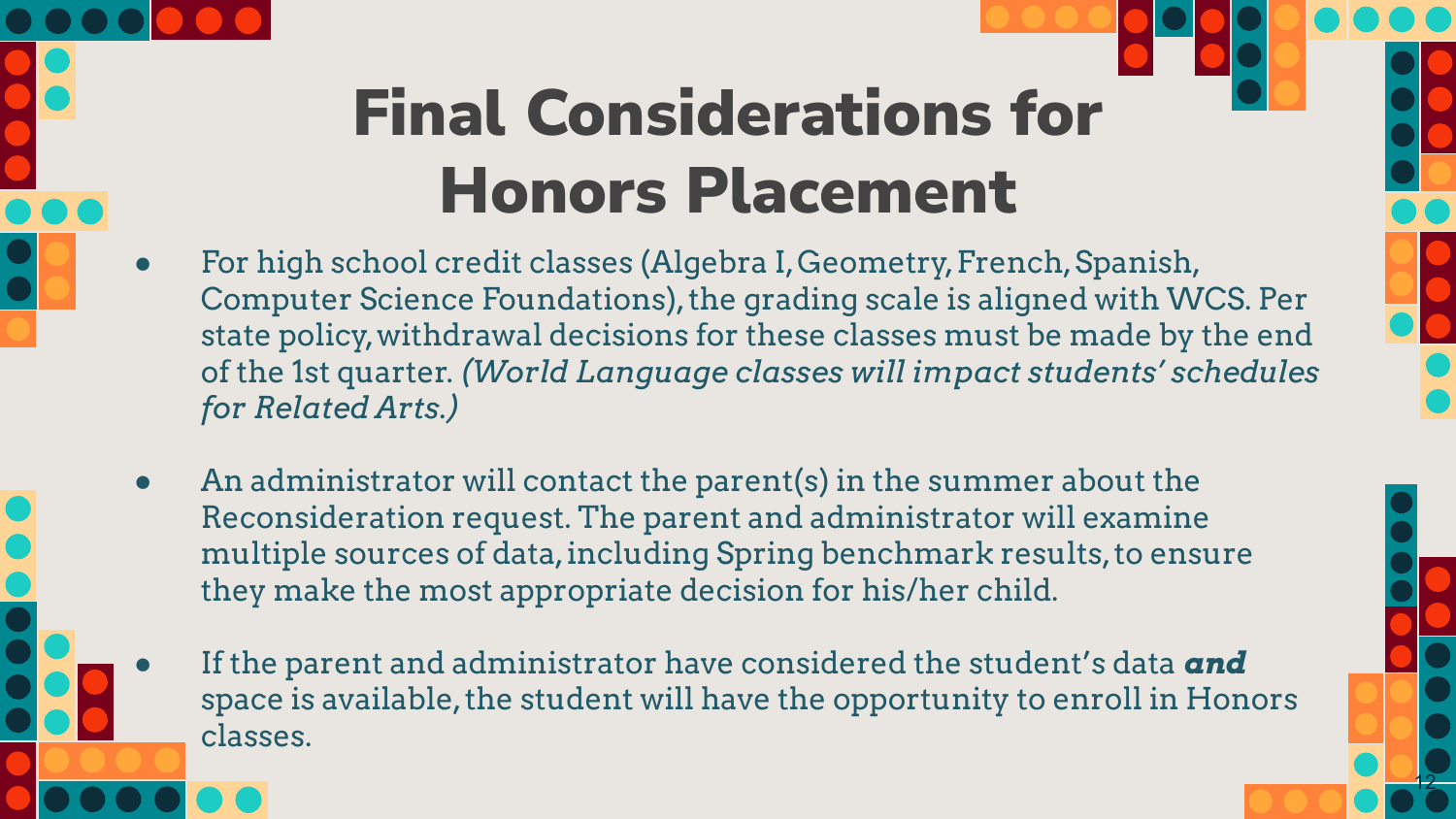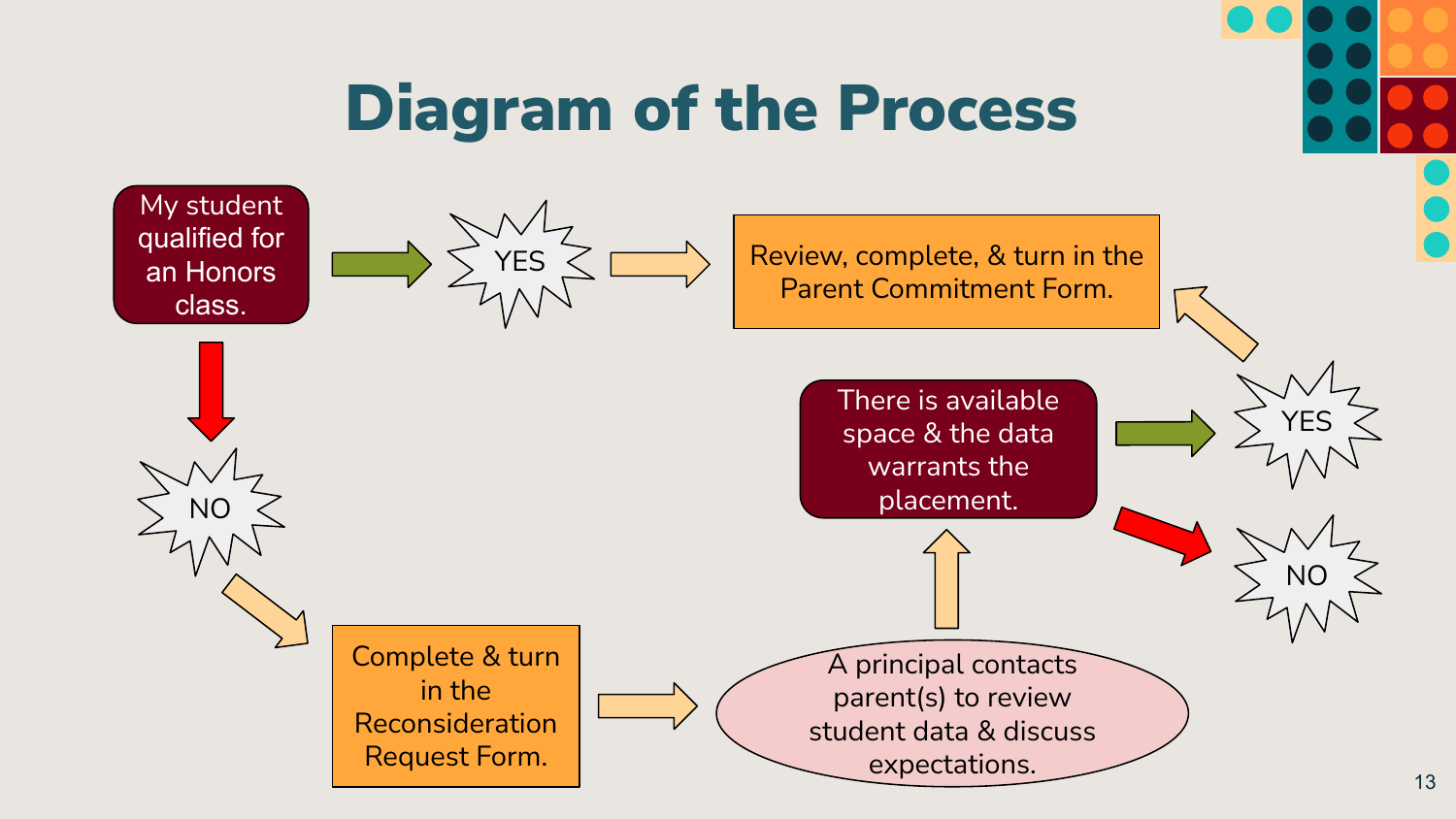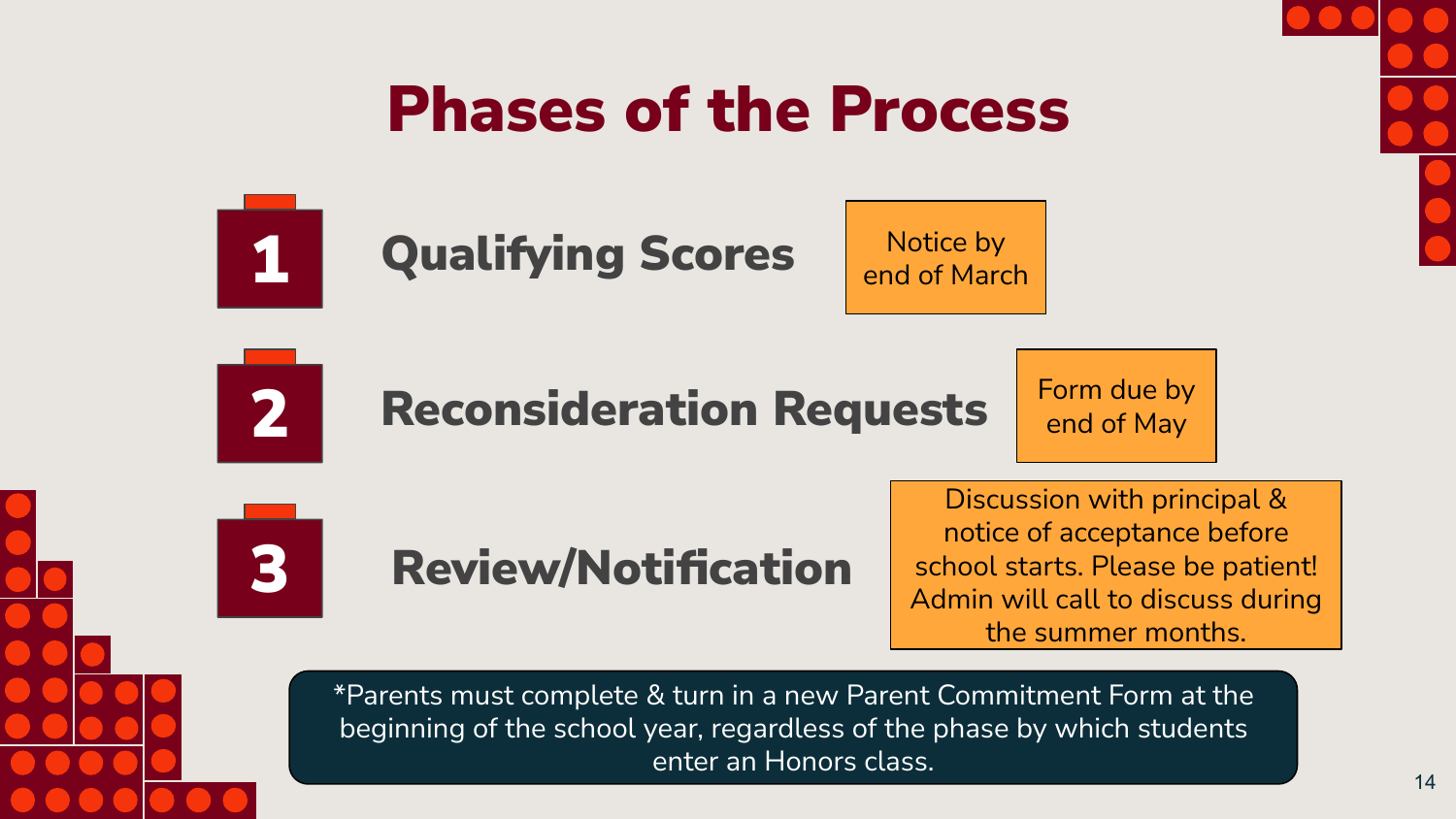# Q&A Time

*What general questions do you still have? (Questions related to specific students or situations should be sent to school administrators. )*